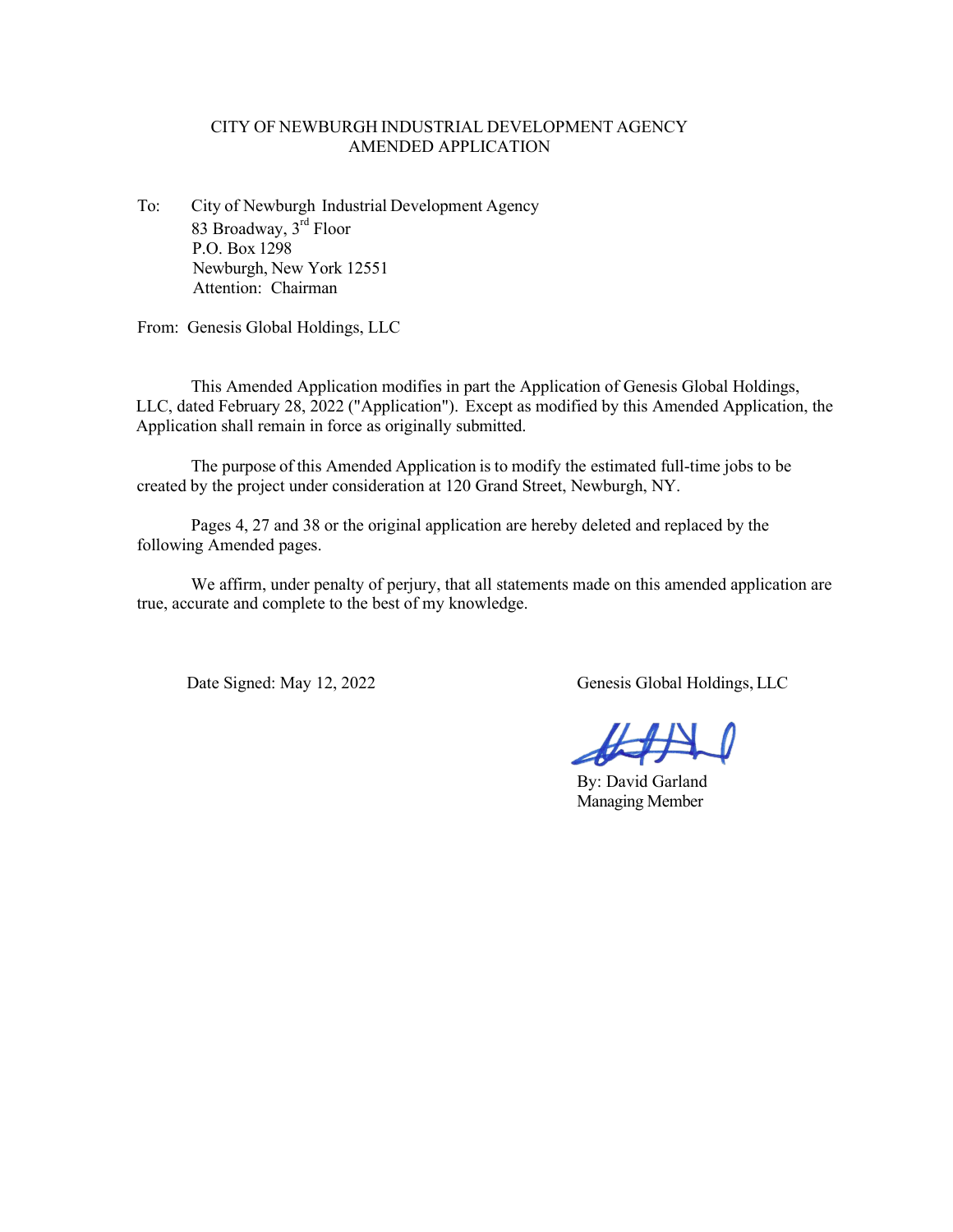#### **CERTIFICATION**

l certify that I have prepared the responses provided ln the Questionnaire as modified by the Amended Application and that, to the best of my knowledge, such responses are true, correct, and complete.

I understand that the documentation will be relied upon, and constitute inducement for, the Agency in providing financial assistance to the Project, that I am familiar with the Project and am authorized by the Company to provide the foregoing information, and such information istrue and complete to the best of my knowledge. l further agree that l will advise the Agency of any changes in such information and will answer any further questions regarding the Project prior to the closing.

l affirm under penalty of perjury that allstatements made on this Amended Application are true, accurate, and compete to the best of my knowledge.

Date Signed: May 12, 2022

Name of Person Completing Project Questionnaire on behalf of the Company.

| Name:         | David Garland          |  |
|---------------|------------------------|--|
| Title:        | <b>Managing Member</b> |  |
| Phone Number. |                        |  |
| Address:      |                        |  |
|               |                        |  |

Signature: \_\_\_\_\_\_\_\_\_\_\_\_\_\_\_\_\_\_\_\_\_\_\_\_\_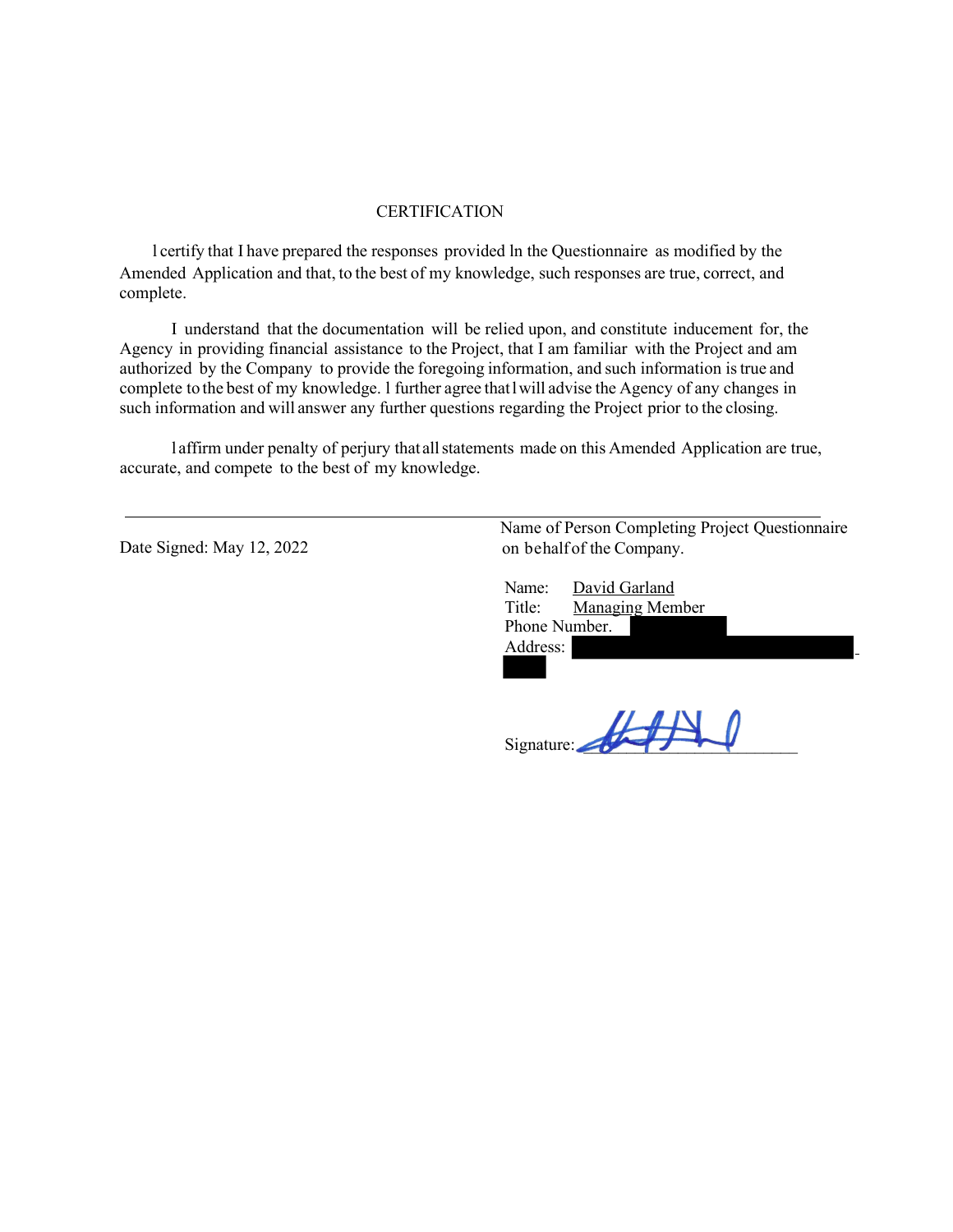### EXPLANATION OF AMENDED APPLICATION

This explanation is attached to and part of the Application of Genesis Global Holdings, LLC to the City of Newburgh Industrial Development Agency.

Pages 4 and 38 were revised in the Amended Application from 95 Estimated Jobs to be Created and 40 Estimated Jobs to be retained, to 29 Estimated Jobs to be Created and 29 Estimated Jobs to be retained.

The original application job creation number reflected part-time job creation in addition to full-time, and incorporated full and part-time construction jobs created by the project.

The Amended application numbers reflect non-construction-related jobs estimated to be created as a result of this project.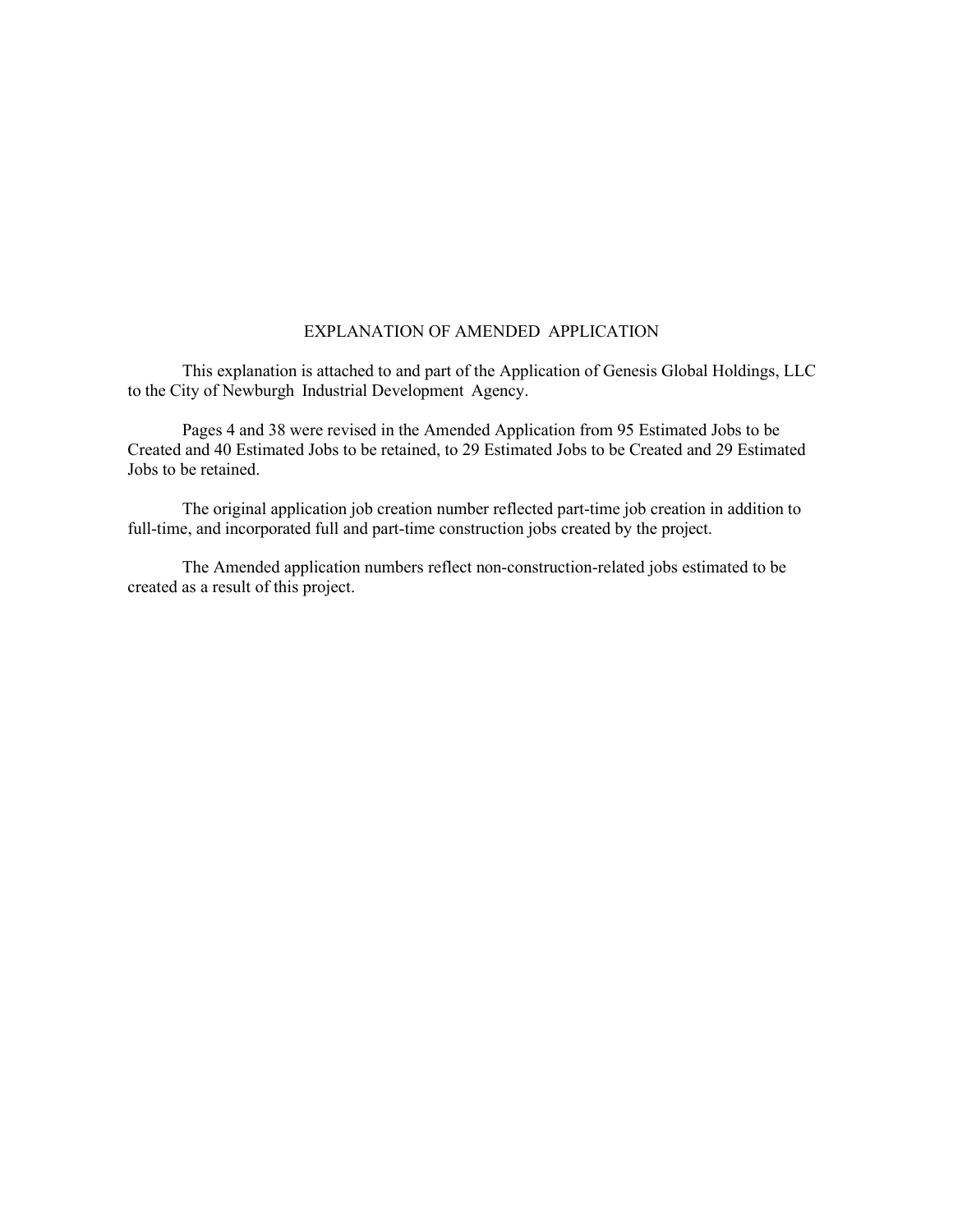# SUMMARY OF PROJECT

| Applicant: Genesis Global Holdings, LLC                                                                                                     |                                    |
|---------------------------------------------------------------------------------------------------------------------------------------------|------------------------------------|
| Contact Person: David Garland                                                                                                               |                                    |
| Phone Number:                                                                                                                               |                                    |
| Occupant: TBD                                                                                                                               |                                    |
| Project Location: 120 Grand Street, Newburgh, NY                                                                                            |                                    |
| Approximate Size of Project Site: 10,500sf                                                                                                  |                                    |
| Description of Project: Restoration of historic building in                                                                                 |                                    |
| downtown Newburgh, for commercial tenants                                                                                                   |                                    |
| $\overline{\mathbb{X}}$ Commercial<br>Warehouse/Distribution                                                                                |                                    |
| $\Box$ Other-Specify                                                                                                                        | $\Box$ Not-For-Profit              |
| Type of Project: $\square$ Manufacturing                                                                                                    |                                    |
| $No-0$<br><b>Employment Impact:</b><br><b>Existing Jobs</b><br>New Jobs<br>$Yes-29$                                                         |                                    |
| $\Box$ Taxable<br>Type of Financing: $\Box$ Tax-Exempt                                                                                      | $\Box$ Straight Lease              |
| Amount of Bonds Requested: \$                                                                                                               |                                    |
| Estimated Value of Tax-Exemptions:                                                                                                          |                                    |
| N.Y.S. Sales and Compensating Use Tax:<br>Mortgage Recording Taxes:<br>Real Property Tax Exemptions:<br>Other (please specify):             | $$166,394$ (est)                   |
| Provide estimates for the following:                                                                                                        |                                    |
| Number of Full Time Employees at the Project Site before IDA Status:<br>Estimate of Jobs to be Created:<br>Estimate of Jobs to be Retained: | $\theta$<br>29 (est)<br>$29$ (est) |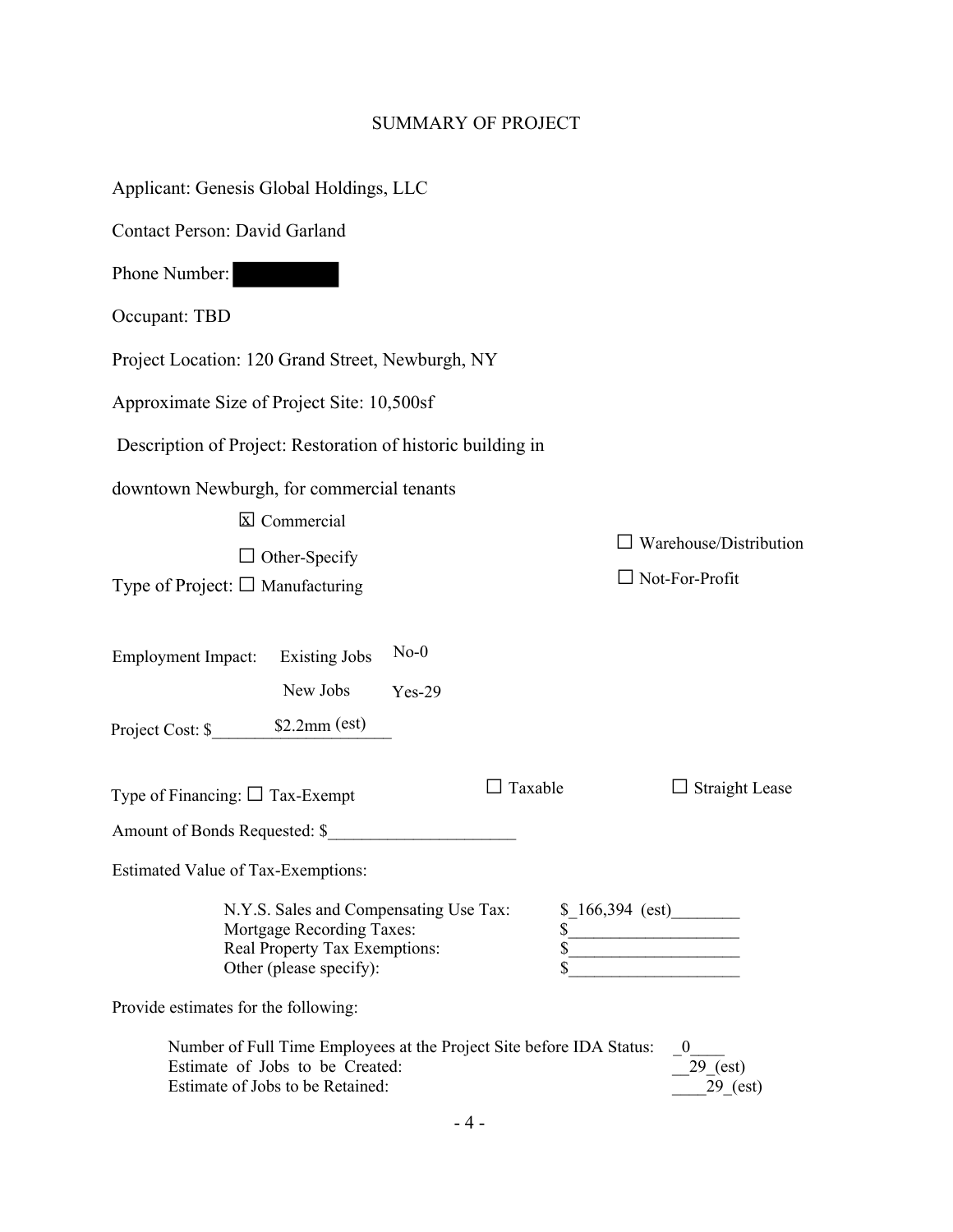### **CERTIFICATION**

I certify that I have prepared the responses provided in this Questionnaire and that, to the best of my knowledge; such responses are true, correct, and complete.

I understand that the foregoing information and attached documentation will be relied upon, and constitute inducement for, the Agency in providing financial assistance to the Project. I certify that I am familiar with the Project and am authorized by the Company to provide the foregoing information, and such information is true and complete to the best of my knowledge. I further agree that I will advise the Agency of any changes in such information, and will answer any further questions regarding the Project prior to the closing.

I affirm under penalty of perjury that all statements made on this application are true, accurate, and complete to the best of my knowledge.

| <b>Date Signed:</b> May 12, 2022. | Name of Person Completing Project Questionnaire on<br>behalf of the Company. |  |  |
|-----------------------------------|------------------------------------------------------------------------------|--|--|
|                                   | Name: David Garland<br>Title: Managing Member<br>Phone Number:<br>Address:   |  |  |
|                                   | Signature:                                                                   |  |  |